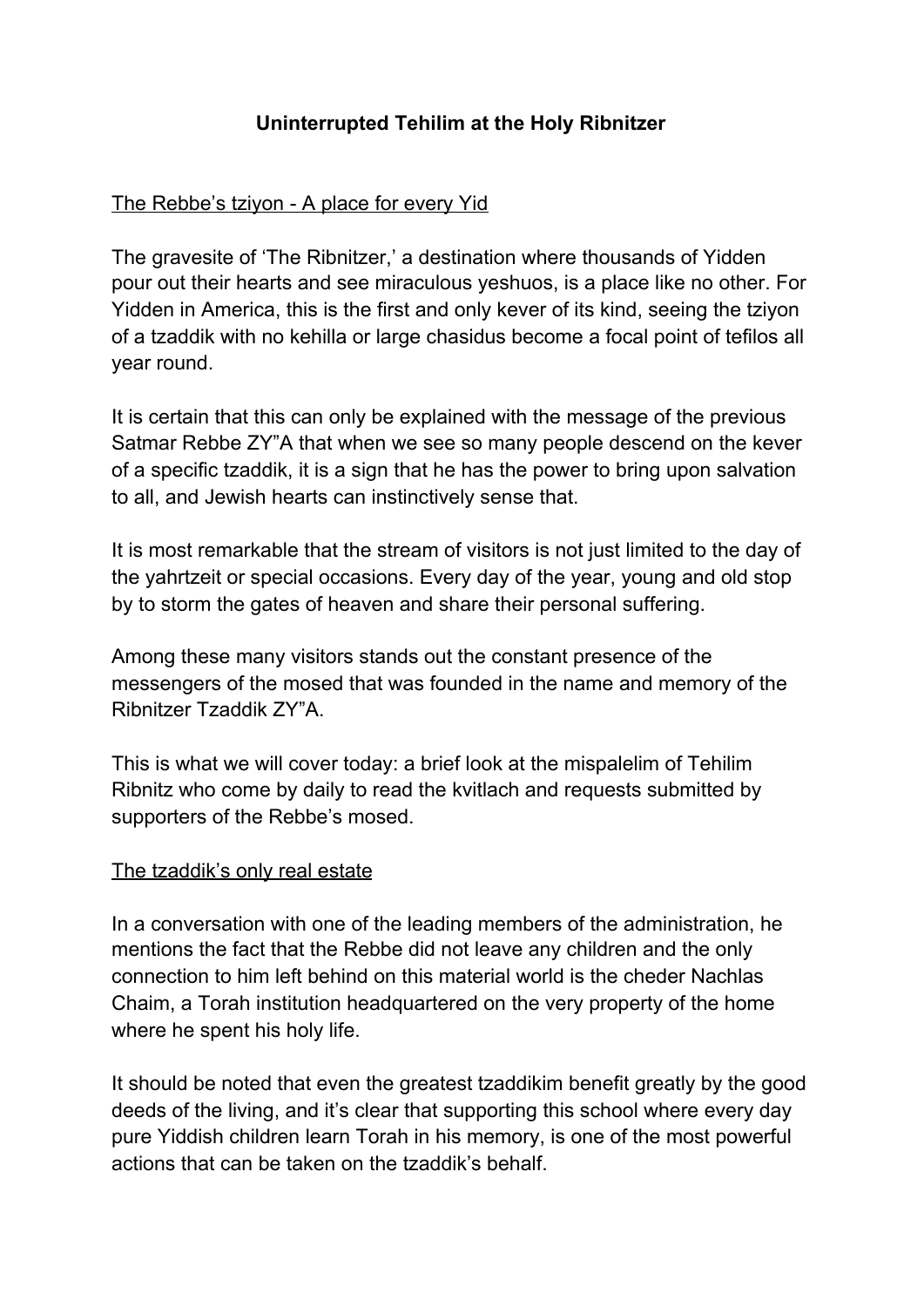One of the school leaders shares that in the early days of the school, it was common for supporters to call in and request to have their personal needs mentioned at the tziyon.

One time, a major supporter called the administrator and told him that he's scheduled to undergo a serious surgery and as a supporter of the Ribnitz Cheder he wants him to go down personally and tell the Rebbe that one of the large benefactors of his cheder needs a yeshua. The administrator, of course, did as requested and the surgery was a major success.

This continued over time with many supporters asking to daven on their behalf. The requests kept on coming in, especially as the gravesite itself began seeing growing numbers of visitors during the yahrtzeit and even year-round. It eventually came to a point where the administration could not handle the deluge of calls while running the regular school operations.

This led to the founding of a separate office entirely dedicated to this matter; an office ready to service the tefilah requests of Yidden wishing to give a pidyon to the Ribnitzer Rebbe's mossed and have their names and requests davened for at the tziyon.

About 4 years ago, this new office turned fully operational under the appropriately named 'Tehilim Ribnitz,' a center which facilitates the reciting of Tehilim for those supporting the Ribnitzer cheder.

The office hired for this lofty task a highly respected talmud chacham and oved Hashem who comes up to the kever every morning after a few hours of learning with a bag full of kvitlach. The messenger tearfully recites the entire Tehilim with devotion and then audibly repeats all the names and requests that have been submitted.

During his lifetime, the Ribnitzer tzaddik would always ask to have each request spoken clearly and the messenger today indeed follows through in the same way with every kvittel read verbally.

What kind of requests come in? Every type! Yidden in need of shidduchim or parnasah, those facing a court case, breadwinners who need a deal to go through, patients before a procedure, and truly any other type of tzarah people face Lo Aleinu!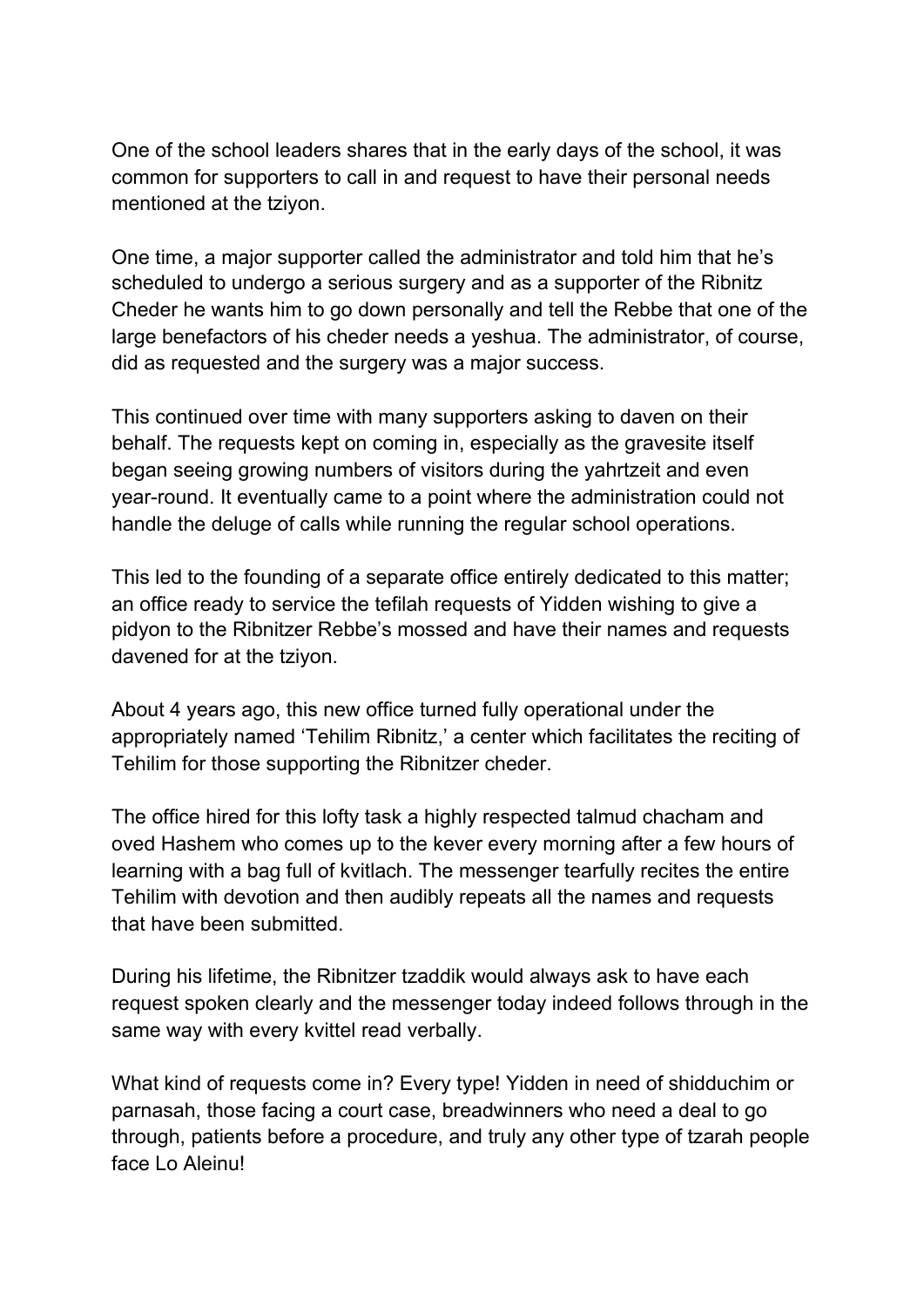# A peak behind the curtain

The office member who is on the receiving end of the stream of calls shares how heartbreaking it is to hear Yidden calling in crying to daven for a sick family member or an older boy or girl in need of a zivug. Just recently a sobbing woman called in to have her name mentioned that she should see children. To take down this information was gut wrenching.

On the other hand, he says, there are so many times when he wants to jump for joy when he receives a call from someone who saw a miraculous yeshua; whether they were dealing with grave health problems, lack of parnassah, the inability to have children or a host of other tzaros and suddenly saw heavenly salvation that can only be ascribed to the power of the Ribnitzer!

He shares that just recently he received a call from a person who had invested a significant sum in a property and was awaiting a sure-fire return of a significant profit. There was one problem though: he could not get the necessary permits to complete the electric work. In the meantime he was bleeding money and waiting impatiently to see the project completed. What did he do? He called into Tehilim Ribnitz and asked that the Tehilim messengers daven for him.

The representative at the tziyon had misunderstood his request and thought that the Yid needed help because his electric was cut off, so he prayed daily that the matter should be resolved. After a couple of days passed, he told the office member to follow up with the caller as he can't believe he still hasn't seen a resolution. The staff member called to ask the Yid what's going on, and as soon as he picked up, the Yid on the other end of the line said "how did you know to call? I just got my approvals an hour ago!"

Another recent story involves a driver who got a hefty fine of a few hundred dollars and he called in to say that if the fine is waived he will donate that amount to the tzaddik's mosed. To his great surprise, the judge unexpectedly dismissed the entire ticket!

### Not only in times of crisis